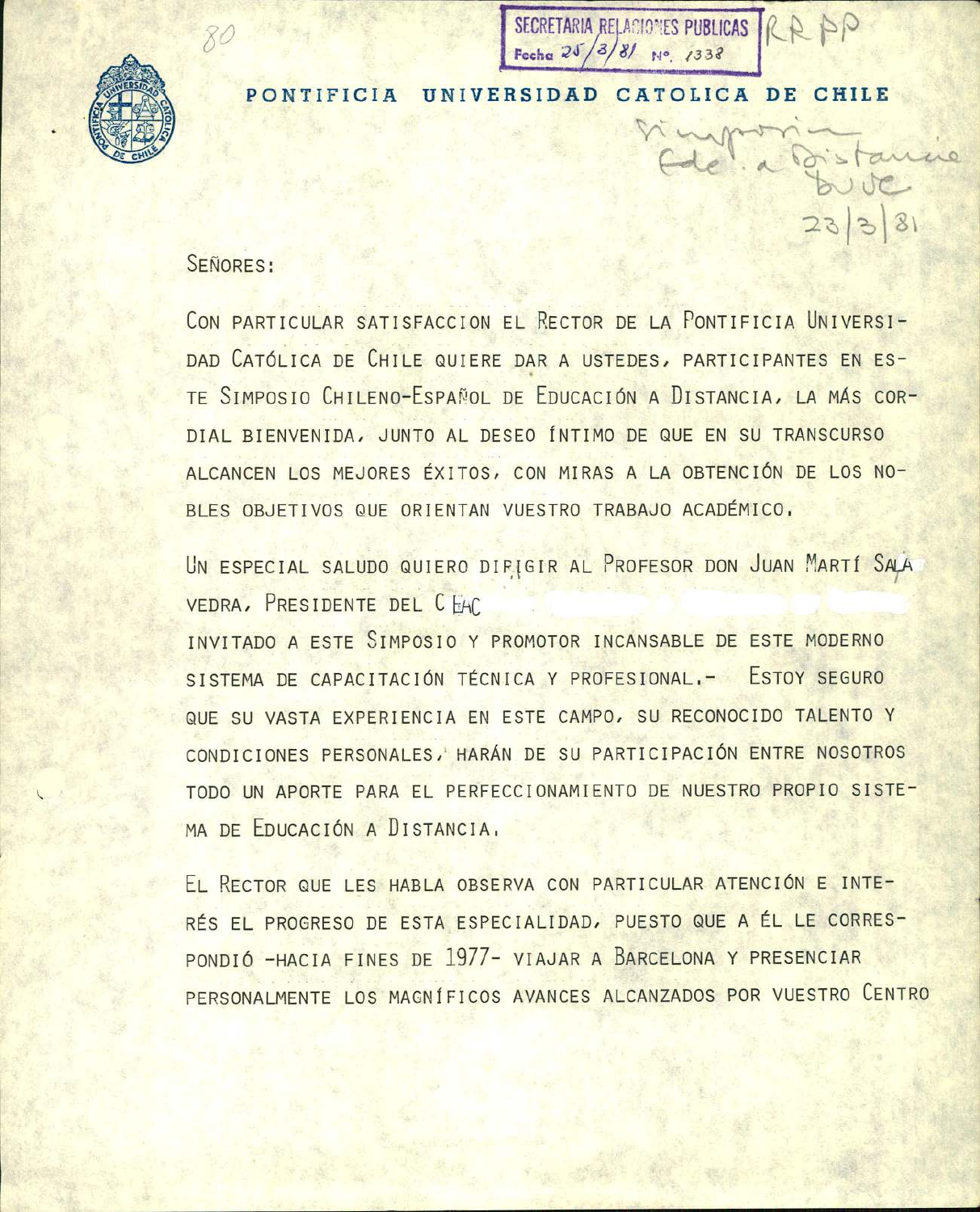

## **PONTIFICIA UNIVERSIDAD CATOLICA DE CHILE**

 $2 -$ 

DE EDUCACIÓN A DISTANCIA, - EN ESA OPORTUNIDAD PUDE CONSTATAR DIRECTAMENTE LA VIGENCIA Y EFICACIA DE UN METODO DE APRENDIZAJE QUE, CON EL TIEMPO, SE HA IDO EXTENDIENDO POR DIVERSAS PARTES DEL MUNDO, EN LA MISMA MEDIDA EN QUE EL MUNDO ACELERA SU MARCHA Y YA NO PERMITE AL HOMBRE CONCENTRAR SU ATENCIÓN CON EXCLUSIVI-DAD A LAS TAREAS DEL PROGRESO CULTURAL 0 CIENTIFICO,

SIN DUDA, LA EDUCACIÓN A DISTANCIA ESTÁ LLAMADA A CUMPLIR, POR ELLO, UN PAPEL IRREEMPLAZABLE DENTRO DEL AMPLIO ESPECTRO EDUCA-CIONAL1- A ESE RESPECTO, RECOJO LAS INTERROGANTES PLANTEADAS POR LOS ORGANIZADORES DE ESTE CERTAMEN Y HAGO MfA LA INQUIETUD DE SI LA EDUCACIÓN TRADICIONAL HA SIDO O NO CAPAZ DE RESPONDER A LA DIVERSIDAD DE LAS DEMANDAS EDUCATIVAS CONTEMPO-RÁNEAS. - LO MISMO PUEDE PLANTEARSE EN CUANTO A SI TALES ES-QUEMAS HAN ACUDIDO EN RESPUESTA DE LAS INQUIETUDES Y NECESIDA-DES DEL HOMBRE ACTUAL EN SU TOTALIDAD,

EN TAL SENTIDO, PUEDO REPETIR CON SEGURIDAD QUE LA EDUCACIÓN A DISTANCIA SURGE COMO UNA ALTERNATIVA REAL, PRÁCTICA Y EFICAZ DESTINADA AL INDIVIDUO Y A LA MASA, EN UNA PARADOJA MÁS APAREN-TE QUE EFECTIVA, EN LA QUE - AL MISMO TIEMPO- EL EDUCANDO PARTI-CIPA DIRECTAMENTE EL MISMO EN SU PROPIO PROCESO EDUCATIVO.